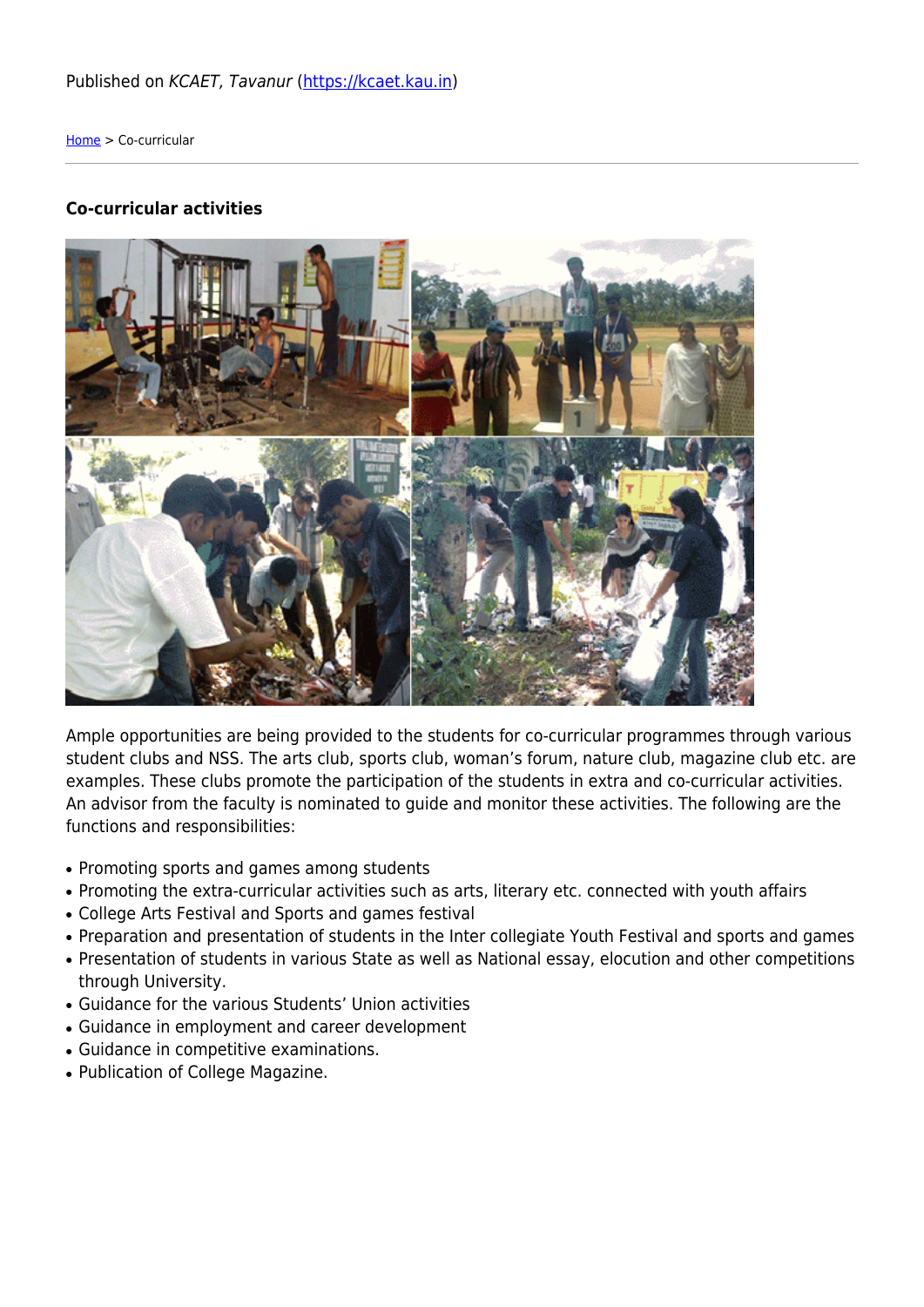| Facilities provided for co-curricular activities |                  |                   |                 |                 |            |                          |       |
|--------------------------------------------------|------------------|-------------------|-----------------|-----------------|------------|--------------------------|-------|
| College                                          | Sports &         | <b>Facilities</b> | Floor space     | Playground      | Equipment  | <b>Prizes and Awards</b> |       |
|                                                  | Games            |                   |                 |                 |            | National                 | State |
| KCAET,                                           | Athletics,       | Open Space        | 200 x150M       | 200 M Athletic  | With all   |                          |       |
| Tavanur                                          | Football, and    |                   |                 | track 1 No.     | necessary  |                          |       |
|                                                  | Cricket          |                   |                 | Cricket pitch 1 | facilities |                          |       |
|                                                  |                  |                   |                 | Football        |            |                          |       |
|                                                  |                  |                   |                 | Ground 1No.     |            | 3                        | 12    |
|                                                  | Basketball:      | Open court        | 80 x 50M        | Ground 1No.     |            |                          |       |
|                                                  | Volleyball; and  |                   |                 | Basketball      |            |                          |       |
|                                                  | <b>Badminton</b> | Indoor            | $40 \times 30M$ | 1No. Volleyball |            |                          |       |
|                                                  |                  |                   |                 | 2 No. Indoor    |            |                          |       |
|                                                  |                  |                   |                 | court 1         |            |                          |       |
|                                                  |                  |                   |                 |                 |            |                          |       |

## **NATIONAL SERVICE SCHEME(NSS)**

The College has a NSS Unit. Majority of the students of the college are members of NSS. Director of Extension is the Chief Co-ordinator of this programme. College has one Programme Officer to supervise the NSS activities. Several social service activities such as medical camp, eye care camp, blood donation campaign, laying out of kitchen gardens and roads in socially backward areas, cleaning of hospital premises etc. are organised by NSS Units. The other activities of the Unit include organizing workshops on subjects of topical interest, vaccination camps, charitable relief work, antirabbis camp, pulse polio immunization programmes, exhibition and role of Gandhian literature etc. In order to make aware the importance of ecosystem in human life, the NSS Unit of KCAET has started a wall magazine called ECO-Pulse. This College is declared a plastic free campus and students are educated to make the campus plastic free. A ten-day field camp was organised for the members of NSS at Waynad. During this period, they live in villages and worked for the development of the village, on a specific theme.

## **Students' achievements in academic, co-curricular and other fields**



Performance of the students of the College in the JRF/SRF examinations is commendable. A large number of our students get admission in IARI/IIT/ IIM and other prestigious institutions in India and abroad. Trainings by the faculty oriented towards preparing for the competitive examinations help the